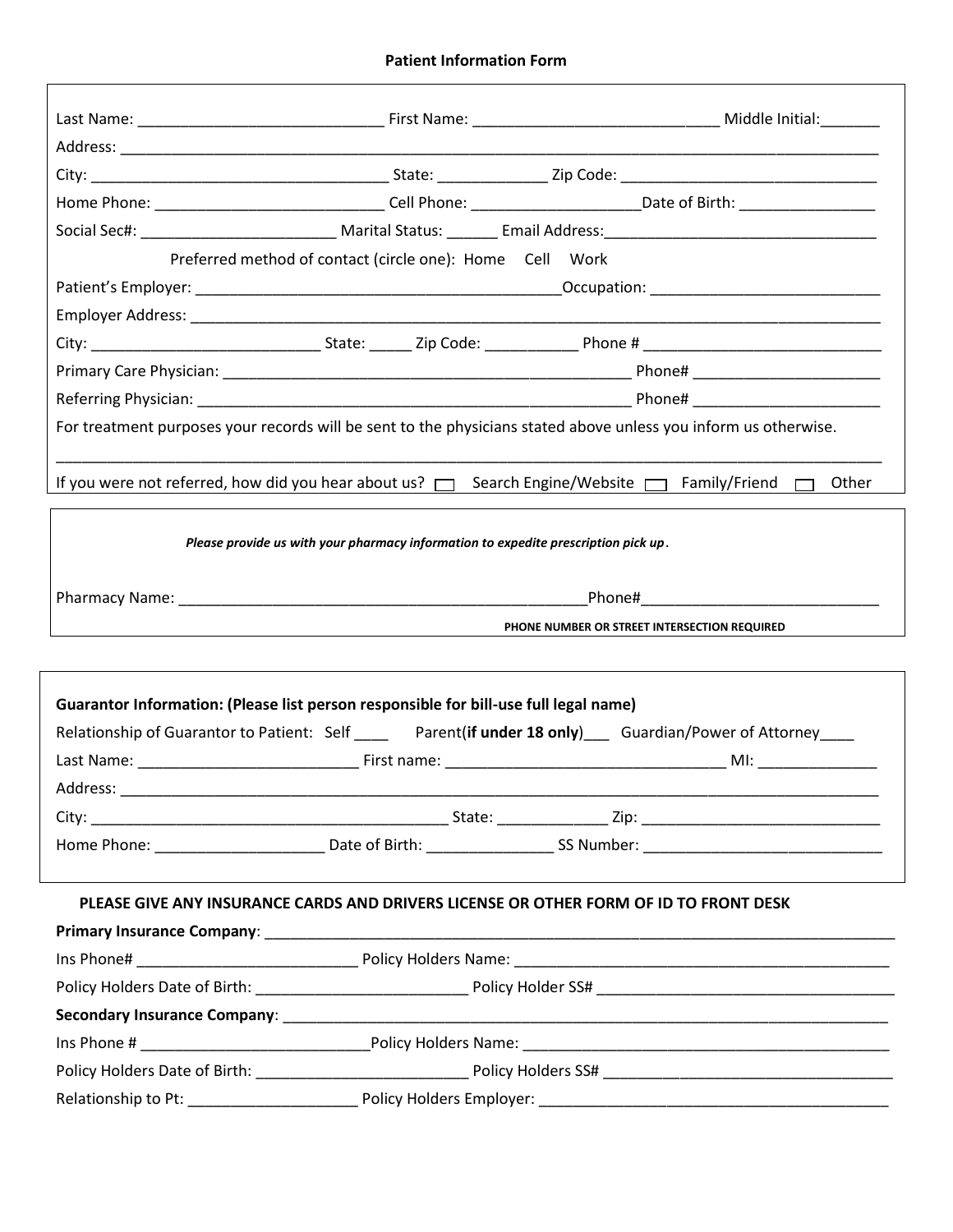## **CONSENT FOR TREATMENT, PAYMENT AND HEALTHCARE OPERATIONS**

## *The consent you are about to read was written by the Texas Medical Association and require that all physicians have patient consent for general treatment. \*\**

"I, knowing that I am suffering from a condition requiring, diagnostic evaluation, medical or surgical treatment, or other form of necessary treatment, do hereby voluntarily consent to such procedures and care during my episode of care or other services under the general and specific instructions of the Physician(s), or their designee(s) as is necessary in their judgment. I also acknowledge that the practice of medicine is not an exact science and no guarantees have been made to me as to the result of treatments or examinations by Jason Harrison, MD, PA, Texas Laparoscopic Bariatrics, PA dba. Highlander Surgical Associates (collectively referred to herein as "HSA"). I further understand that all options will be discussed prior to the administration of such examinations and / or treatment."---Texas Medical Association.

I hereby consent to the use and disclosure of my protected health information necessary for my medical care to other providers assisting or consulting in my medical care and to any parties necessary to process medical claims and participation in workers compensation programs or applications for financial benefits or to conduct the health care operations of HSA. I understand that diagnosis or treatment of me by a physician or designee of this practice may be conditioned upon my consent as evidenced by my signature on this document.

I understand I have the right to request a restriction as to how my protected health information is used or disclosed to carry out treatment, payment or healthcare operations of the practice. HSA is not required to agree to the restrictions that I may request. However, if HSA agrees to a restriction that I request, the restriction is binding on HSA and its physician(s) and staff. I have the right to revoke this consent, in writing, at any time, except to the extent that HSA has taken action in reliance on this consent.

My "protected health information" (PHI) means health information, including my demographic information, collected from me and created or received by my physician, another health care provider, a health plan, my employer or a health care clearinghouse. This PHI relates to my past, present or future physical or mental health or condition and identifies me, or there is a reasonable basis to believe the information may identify me.

I understand I have a right to review HSA's Notice of Privacy Practices prior to signing this document. HSA's Notice of Privacy Practices has been provided to me. The Notice of Privacy Practices describes the types of uses and disclosures of my protected health information that will occur in my treatment, payment of my bills or in the performance of health care operations of HSA. This Notice of Privacy Practices also describes my rights and HSA's duties with respect to my protected health information.

HSA reserves the right to change the privacy practices that are described in the Notice of Privacy Practices. I may obtain a revised notice of privacy practices by calling the office and requesting a revised copy be sent in the mail or asking for one at the time of my next appointment.

**TREATMENT OF MINORS** (persons 17 years of age and under): Pursuant to Texas law, Consent for Treatment of Minors must be completed.

Furthermore, I have read, understand, and agree to the statements that appear herein.

| PRINTED NAME:          | <b>RELATIONSHIP TO PATIENT:</b> |       |
|------------------------|---------------------------------|-------|
| <b>SIGNATURE:</b>      | DATE:                           |       |
| <b>WITNESSES NAME:</b> | WITNESSES SIGNATURE:            | DATE: |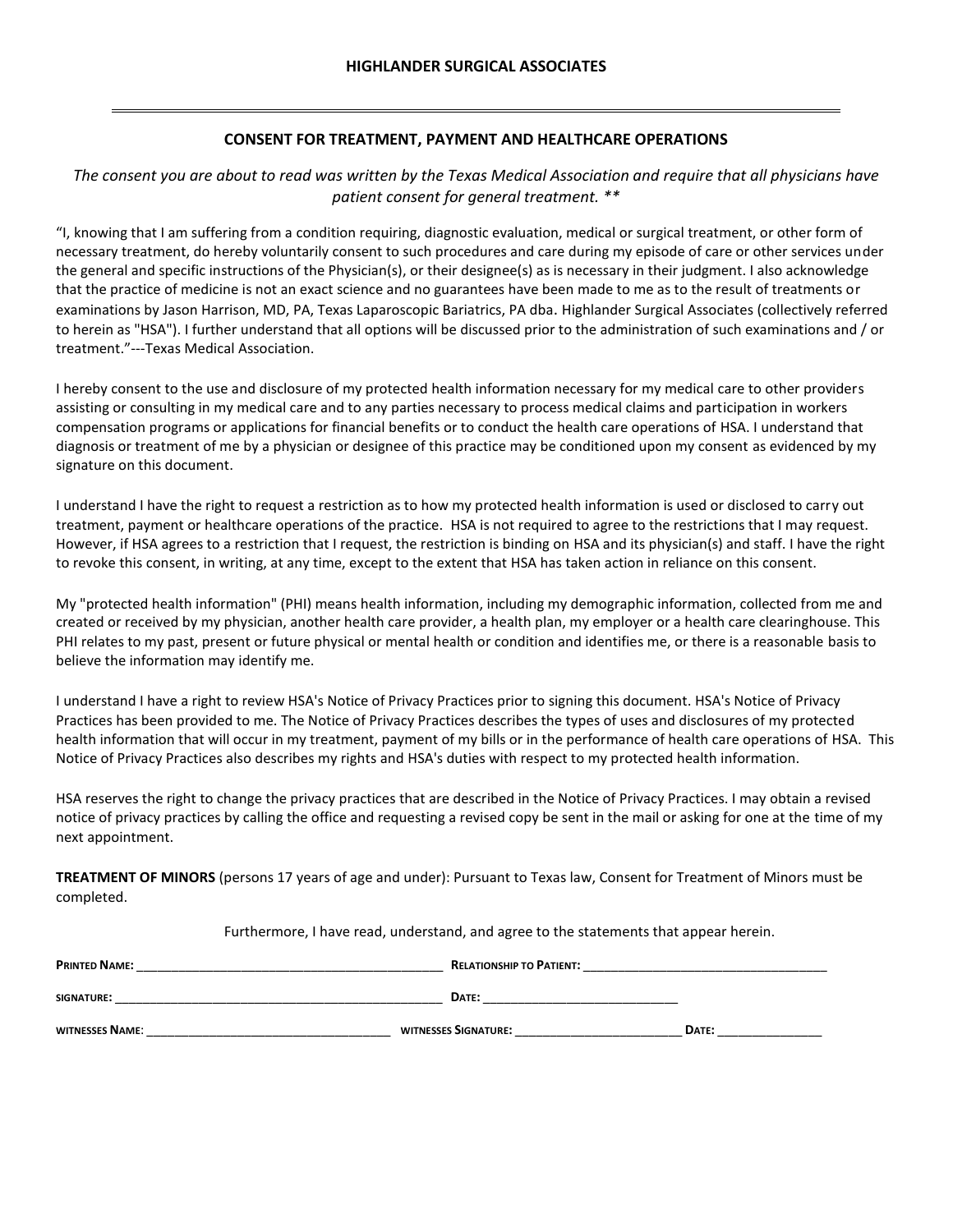## **HIGHLANDER SURGICAL ASSOCIATES**

### **FINANCIAL POLICY**

Please be assured that everyone in this practice is dedicated to providing medical care of the highest quality possible to all of our patients, in an atmosphere of caring, trust and mutual respect.

We thank you in advance for taking time to review this policy. Your complete understanding of your financial responsibilities is essential; it takes a team that includes patient participation, to succeed with insurance processing and reimbursement. Failure by the insurance company to pay, results in the balance being transferred to the patient for payment.

Our practice policy requires that prior to any services being rendered; all patients must sign the practice financial policy.

We ask that you please present to the office with a form of payment (cash, check or credit card) to meet your obligations to your insurance provider and to your healthcare provider.

Please feel free to discuss any concerns or questions you may have with anyone of our billing staff or our practice manager. We would welcome the opportunity to assist you in your understanding the complexities of health insurance today.

### **Things to bring with you to your visit:**

- Health Insurance Card
- Drivers License or other form of government issued photo ID.
	- Method of payment for your convenience we accept checks, credit cards, debit cards and cash.
		- o Please note a thirty dollar (\$30.00) processing fee will be applied to any non-sufficient funds.
			- o NSF may be referred to the Worthless Check Unit of the Tarrant County Office of the District Attorney, pursuant to Texas Penal Code Sec. 31.06

### **Assignment of Benefits:**

 Jason Harrison, MD, PA, Texas Laparoscopic Bariatrics, PA dba. Highlander Surgical Associates (collectively referred to herein as "HSA") will bill contracted and non-contracted insurance plans as a courtesy to our patients provided if the patient has provided the required insurance information in a timely manner and has signed a current financial policy and Assignment of Benefits form.

### **Co-pay, co-insurance and deductibles**:

- Payment is due at the time services are rendered. This includes in or out of network coverage.
- Co-pay: We are obligated to collect the co-pay at the time of your visit. We are required to do so by your insurance plan. The co-payment amount is determined by your individual insurance policy.
- Deductible: Some insurance plans require that patients pay a predetermined dollar amount prior to services being covered. The amount of money you must pay each year to cover your medical expenses before your health insurance policy starts paying.
- Co-insurance: In addition to the deductible, health insurance plans may have a coinsurance. This is the amount you are required to pay for medical care in a fee-for-service plan after you have met your deductible. Coinsurance rate is usually expressed as a percentage. For example; if the insurance company pays 80 percent of the claim, you are responsible for 20 percent. This portion is due at time of service.
- At no time will co-pay, coinsurance or deductibles be waived.
- Minor Patients: For all services rendered to minor patients, we will look to the accompanying adult or custodial parent or guardian, for payment.
- Ultimately it is your responsibility to call your insurance company to determine what your schedule of benefits allows, if a deductible applies and your potential financial responsibility.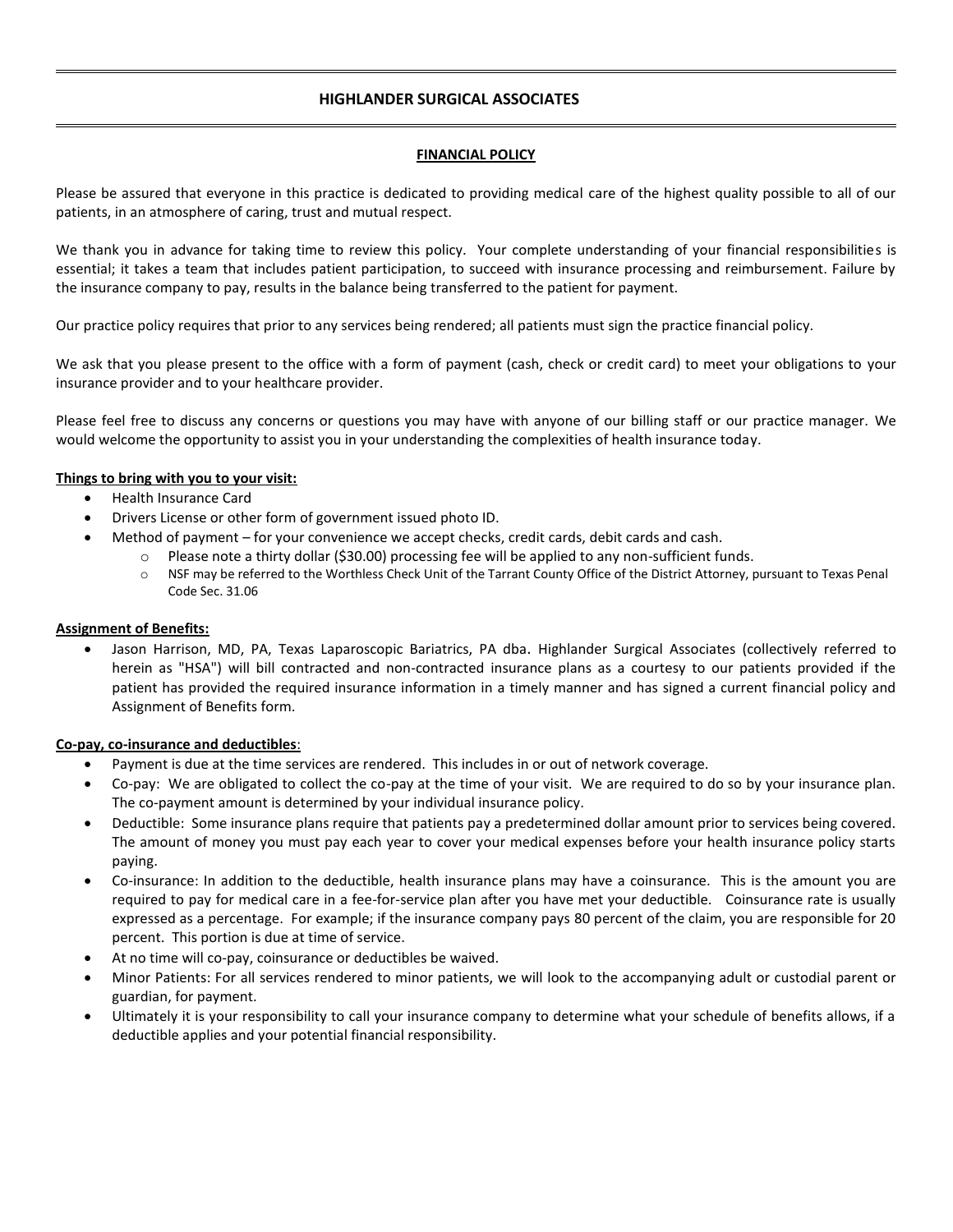### **Self "cash" Pay/Fee for Service**

- We offer a reasonable discount for our cash pay/fee for service patients who have no health insurance coverage in any form. We are required to provide you with our office policy on this policy, please feel free to ask our front desk if you would like a copy.
- Prior to your visit, you will be provided the visit cost and will be required to pay in full at time of check in on the day of your appointment.
- Prior to any surgery, you will be provided an estimate of the surgery cost and will be required to pay in full prior to the surgery date.
- You will be asked to sign a waiver stating that you have no health insurance coverage and will not be filing with any health insurance carrier.

### **Collections- Referral for Outside collections**

- In the event that a balance becomes past due, the account will be considered delinquent.
- Delinquent accounts may be subject to further collection action, including placement with a collection agency. Accounts that are placed with a collection agency now become the responsibility of the collection agency, Credit Systems International, Inc. In addition, all accounts placed with Credit Systems International, Inc will also be forwarded to three major credit bureaus in which will affect your credit report. The patient is responsible for the balance and any related fees.
- If you account has been forwarded to the collection agency, please contact the agency at: *Credit Systems International, Inc. 1227 Country Club Lane, Fort Worth, Texas 76112. Phone: 817/496-6500*
- Prior to providing additional services to you, payment in full of total outstanding balances will be required.

#### **FMLA and other Disability Paperwork**

- Special forms are sometimes necessary to provide documentation of medical conditions. Completing forms is time consuming and falls outside of the contractual relationship between you and your insurance company.
- We are happy to complete the form(s) for you. Each form must be accompanied with a filing fee of \$25.00 prior to completion. Please allow 15 business days for completion.

#### **Charges for copies of medical records**- With Proper signed consent.

- You may request your medical records to be sent to another physician. There is no charge.
- You will be charged for copies of medical records as per Texas Medical Association guidelines, if medical records are released to the patient. This is a pre-pay of twenty five dollars (\$25) for the first 20 pages and fifty cents (\$0.50) per page thereafter. These charges cover the administrative costs of copying and mailing such records.
- Please allow 15 business days for processing from the time of consent submission.

#### **Phone Appointments**

 If you need to discuss a healthcare issue or abnormal test results, you will be asked to schedule an appointment to see your provider; they are longer able to do this by phone.

#### **Professional Courtesy**

Professional courtesy will not be offered in any form to our colleagues in the health related fields.

#### **Refunds:**

 Refunds are issued to the appropriate party. Patient refunds will not be processed until all active or past due charges are paid in full. Refunds less than \$10.01 will not be issued unless requested.

**My signature below attest that I have read, understand and acknowledge the above information and have been given the opportunity to ask questions and have had any questions answered.**

Patient Signature: \_\_\_\_\_\_\_\_\_\_\_\_\_\_\_\_\_\_\_\_\_\_\_\_\_\_\_\_\_\_\_ Date: \_\_\_\_\_\_\_\_\_\_\_\_\_\_\_\_\_

| Date: |  |
|-------|--|
|       |  |

|  | <b>Witness Name</b> | Witness Signature: |  | Date |  |
|--|---------------------|--------------------|--|------|--|
|--|---------------------|--------------------|--|------|--|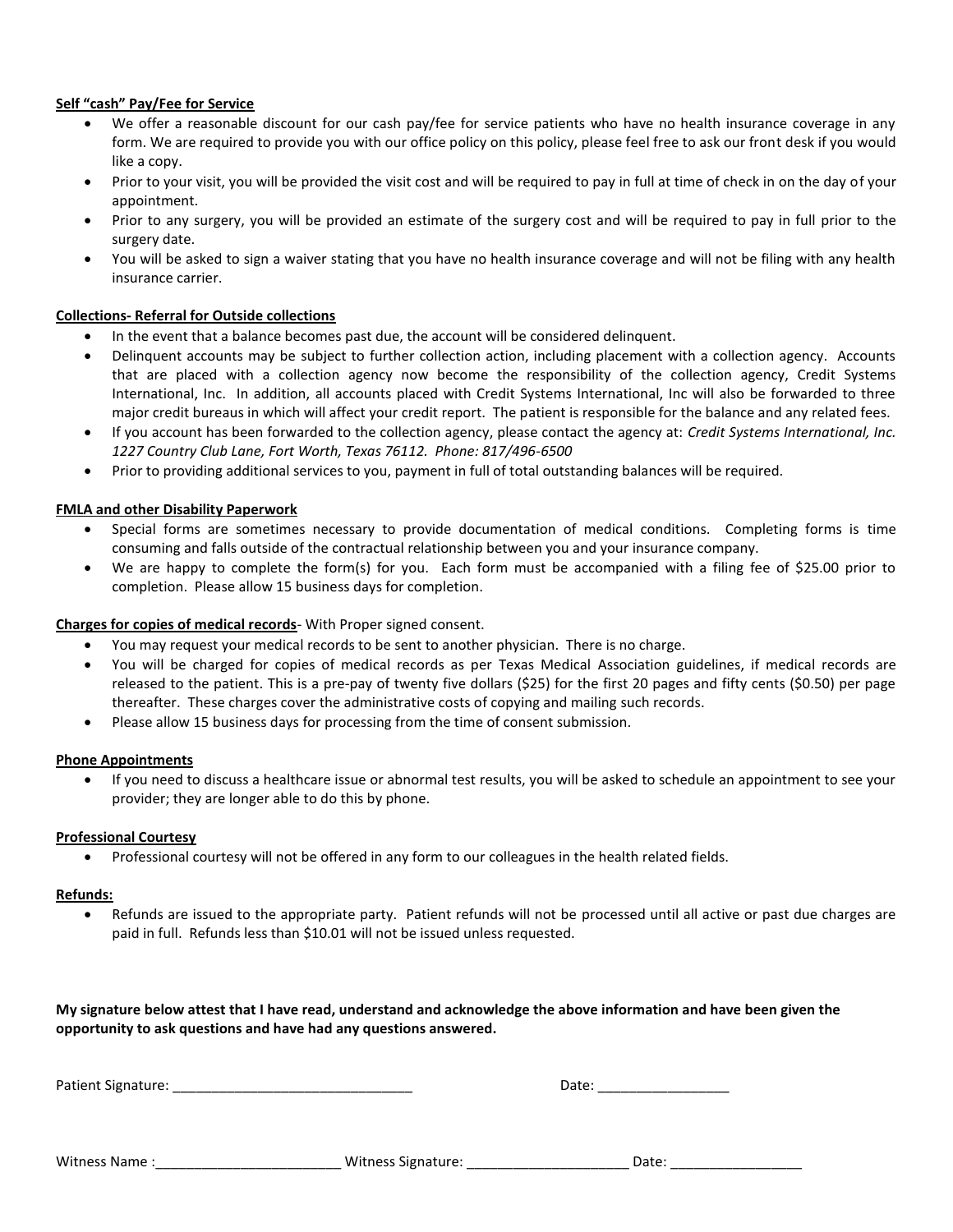### **HIGHLANDER SURGICAL ASSOCIATES**

### **LEGAL IRREVOCABLE ASSIGNMENT OF BENEFITS AND RELEASE OF MEDICAL AND SUMMARY PLAN DOCUMENTS**

Patient Name: example and the Patient SS#: XXX-XX- and Date:

In considering the amount of expenses to be incurred, I considering the undersigned, have insurance and/or employee health care benefits coverage with **the company information** (insurance company information) and hereby irrevocably assign and convey directly to Jason Harrison, MD, PA/Texas Laparoscopic Bariatrics, PA dba. Highlander Surgical Associates (hereafter "provider(s)") all right, title and interest in all medical benefits payable and/or insurance reimbursement, if any, otherwise payable to me for services rendered from such provider(s) /practice. Said irrevocable assignment and transfer shall be for the purpose of granting the provider(s) and practice an independent right of recovery against such responsible parties, but shall not be construed to be an obligation of the provider(s) and practice to pursue any such right to recovery. I hereby authorize all responsible parties to pay directly to the provider(s) and practice all benefits and amounts due for services rendered.

I understand that if the provider(s) and practice is not paid in full by proceeds for any benefits, then this assignment does not release my obligation and liability to the provider(s) and practice for payment and all services and items provided to me or by my insurance company or employee health benefit plan, then I agree to pay provider(s) and practice for all charges in excess of the benefits paid. All payments will be made to provider(s) and practice at: 301 Highlander Blvd Ste 101 Arlington, Texas 76018.

I understand that I am financially responsible for all charges regardless of any applicable insurance or benefit payments. I hereby authorize the provider(s) to release all medical information necessary to process this claim. I hereby authorize any plan administrator or fiduciary, insurer and my attorney to release to such provider(s) and practice any and all summary plan documents, insurance policy and/or settlement information upon written request from such provider(s) and practice in order to claim such medical benefits, reimbursement or any applicable remedies. I authorize the use of this signature on all my insurance and/or employee health benefits claim submissions.

I hereby convey to the above named provider(s) to the full extent permissible under the law and under any applicable insurance policies and/or employee health care plan any claim, chosen action, or the right I may have to such insurance and/or employee health care benefits coverage under any applicable insurance policies and/or employee health care plan with respect to medical expenses incurred as a result of the medical services I received from the above named provider(s) and practice and to the extent permissible under law to claim such benefits, insurance reimbursement and any applicable remedies. Further, in response to any reasonable request for cooperation, I agree to cooperate with such provider(s) and practice in any attempts by such provider(s) and practice to pursue such claim, chosen action or right against any insurers and/or employee health care plan, including, if necessary, bring suit with such provider(s) and practice against any insurers and/or employee health care plan in my name but at such provider(s) and practice's expense.

This lifetime assignment of benefits will remain in effect until revoked by me in writing. A photocopy of this assignment of benefits is to be considered as valid as the original.

The terms and consequences of these irrevocable assignments and financial responsibilities have been fully explained to me to my understanding and I have signed this document freely and without inducement other than the rendition of services by the provider(s).

\_\_\_\_\_\_\_\_\_\_\_\_\_\_\_\_\_\_\_\_\_\_\_\_\_\_\_\_\_\_\_\_ \_\_\_\_\_\_\_\_\_\_\_\_\_\_\_\_\_\_\_\_\_\_\_\_\_\_\_\_\_\_\_\_ \_\_\_\_\_\_\_\_\_\_\_\_\_\_\_ **NAME of Insured / Responsible Party Signature of Insured / Responsible Party Date**

**NAME of Patient or Guardian Signature of Patient or Guardian Signature of WITNESS**

\_\_\_\_\_\_\_\_\_\_\_\_\_\_\_\_\_\_\_\_\_\_\_\_\_\_\_\_ \_\_\_\_\_\_\_\_\_\_\_\_\_\_\_\_\_\_\_\_\_\_\_\_\_\_\_ \_\_\_\_\_\_\_\_\_\_\_\_\_\_\_\_\_\_\_\_\_\_\_\_\_\_\_\_\_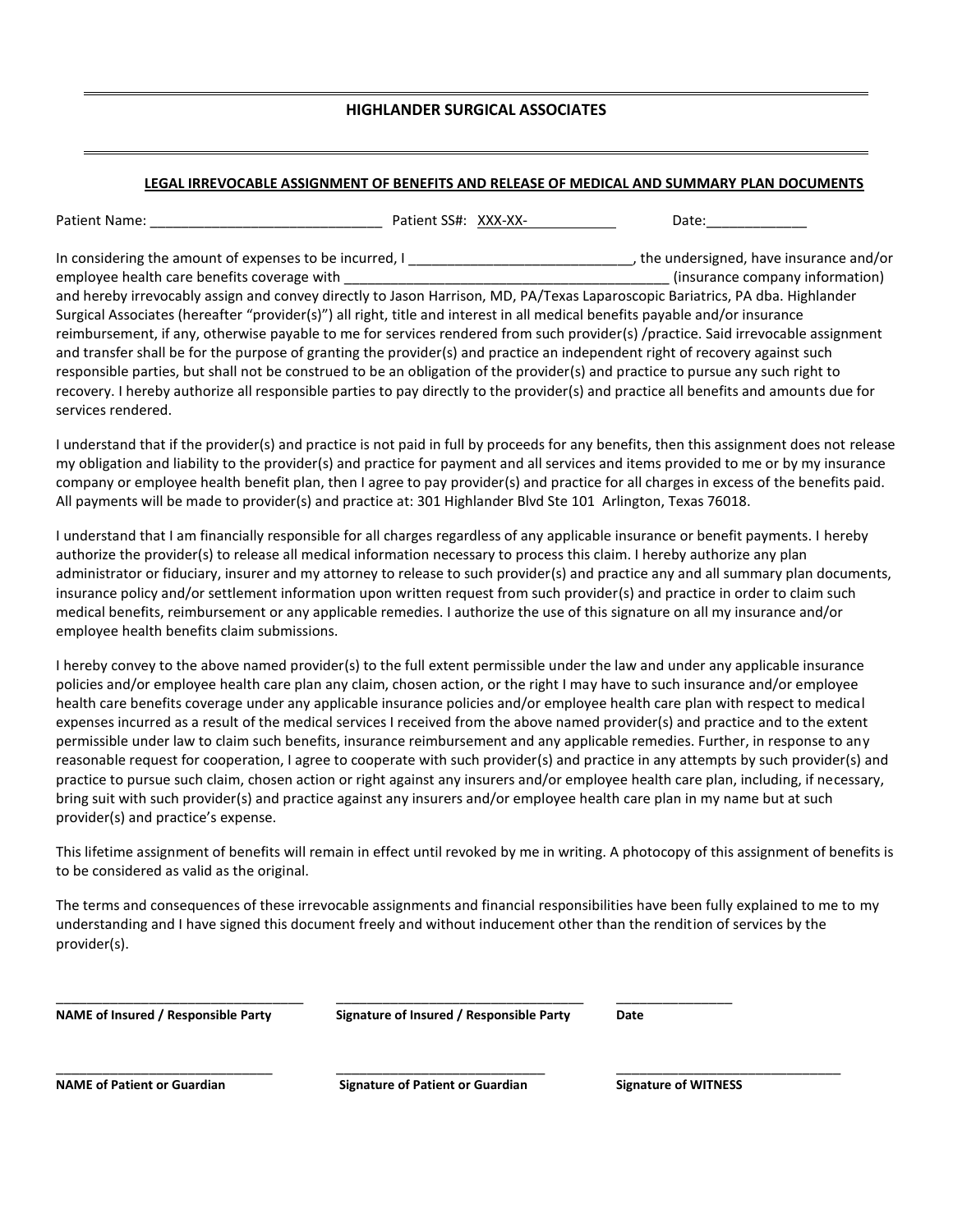*THIS NOTICE DESCRIBES HOW MEDICAL INFORMATION ABOUT YOU MAY BE USED AND DISCLOSED AND HOW YOU CAN GET ACCESS TO THIS INFORMATION. PLEASE REVIEW IT CAREFULLY.*

### **SUMMARY OF NOTICE OF PRIVACY PRACTICES**

### *If you have any questions about this Notice please contact: our Privacy Officer.*

The Health Insurance Portability & Accountability Act of 1996 ("HIPAA") is a federal program that requires that all medical records and other individually identifiable health information used or disclosed by us in any form, whether electronically, on paper, or verbally, are kept confidential. This Act gives you, the patient, significant new rights to understand and control how your health information is used. HIPAA provides penalties for covered entities that misuse personal health information.

As required by HIPAA, Highlander Surgical Associates prepared this summary explanation of how we are required to, and how this practice will maintain the privacy of your health information and how we may disclose your health information. A detailed explanation is available upon request from any of our office staff.

Highlander Surgical Associates may use and disclose your medical records only for each of the following purposes: treatment, payment and health care operations.

- I. Treatment means providing, coordinating, or managing health care and related services by one or more health care providers. An example of this would be referring you to another physician for a second opinion.
- II. Payment means such activities as obtaining reimbursement for services, confirming coverage, billing or collection activities, and utilization review. An example of this would be submitting a claim, on your behalf, for your visit to your insurance company for payment to our office.
- III. Health Care Operations include the business aspects of running our practice, such as conducting quality assessment and improvement activity, auditing functions, cost-management analysis, and customer service. An example would be an internal quality assessment review.

We may also create and distribute de-identified health information by removing all references to individually identifiable information.

We may contact you to provide you appointment reminders or information about treatment alternatives or other health-related benefits and services our practice offers that may be of interest to you.

Any other uses and disclosures will be made only with your written authorization. You may revoke such authorization inwriting and we are required to honor and abide by that written request, except to the extent that we have already taken actions relying on your authorization.

You have the following rights with respect to your protected health information, which you can exercise by presenting a written request to our Privacy Officer, Highlander Surgical Associates, 301 Highlander Blvd Ste 101 Arlington, Texas 76018:

I. The right to request restrictions on certain uses and disclosures of protected health information, including those related to disclosures to family members, other relatives, close personal friends, or any other person identified by you. We are however, not required to agree to a requested restriction. If we do agree to a restriction, we must abide by it unless you agree in wrtiting to remove it.

- II. Right to request restriction Individuals will have the right to request that a covered entity restrict the disclosure of their protected health information of the individual and the covered entity must comply with the requested restriction except if the disclosure is to a health plan for purposes of carrying out payment or health care operations (and is not for purposes of carrying out treatment).
- III. The right to reasonable requests to receive confidential communications of protected health information from us by alternative means or at alternative locations.
- IV. The right to inspect and copy your protected health information.
- V. The right to ammend your protected health information.
- VI. The right to receive an accounting of disclosures of protected health information and electronic versions of protected health information.
- VII. The right to obtain a paper copy of this summary version, or a detailed version of the notice from our office upon request.
- VIII. Right to Provide an Authorization for Other Uses and Disclosures.
- IX. Right to File a Complaint.

We are rquired by law to maintain the privacy of your protected health information and to provide you with the notice of our legal obligations, duties and privacy practices with respect to your protected health information.

This notice is effective as of June 13, 2011 and we are required to abide by the terms of the Notice of Privacy Practices currently in effect. We reserve the right to change the terms of our Notice of Privacy Practices and to make the new notice provisions effective for all protected health information that we maintain. We will post and you may request a written copy of a revised Notice of Privacy Practices from this office.

You have recourse if you feel that your privacy protections have been violated.You have the right to file a formal, written complaint with our Privacy Officer or with the Department of Health & HumanServices, Office of Civil Rights, about violations of the provisions of this notice or the associated policies and procedures of this office. We will not retaliate against you for filing a complaint.

For more information or to file a complaint with our Privacy Officer:Tel: 817/419-9200 during regular business hours or in writing at:*Privacy Officer, Highlander Surgical Associates, 301 Highlander Blvd Ste 101 Arlington, Texas 76018.*

For complaints involving covered entities located in Arkansas, Louisiana, New Mexico, Oklahoma, or Texas: *Region VI: Office for Civil Rights US Department of Health and Human Services 1301 Young Street, Suite 1169 Dallas, TX 75202 Voice Phone (214) 767-4056. FAX (214) 767-0432. TDD (214) 767-8940*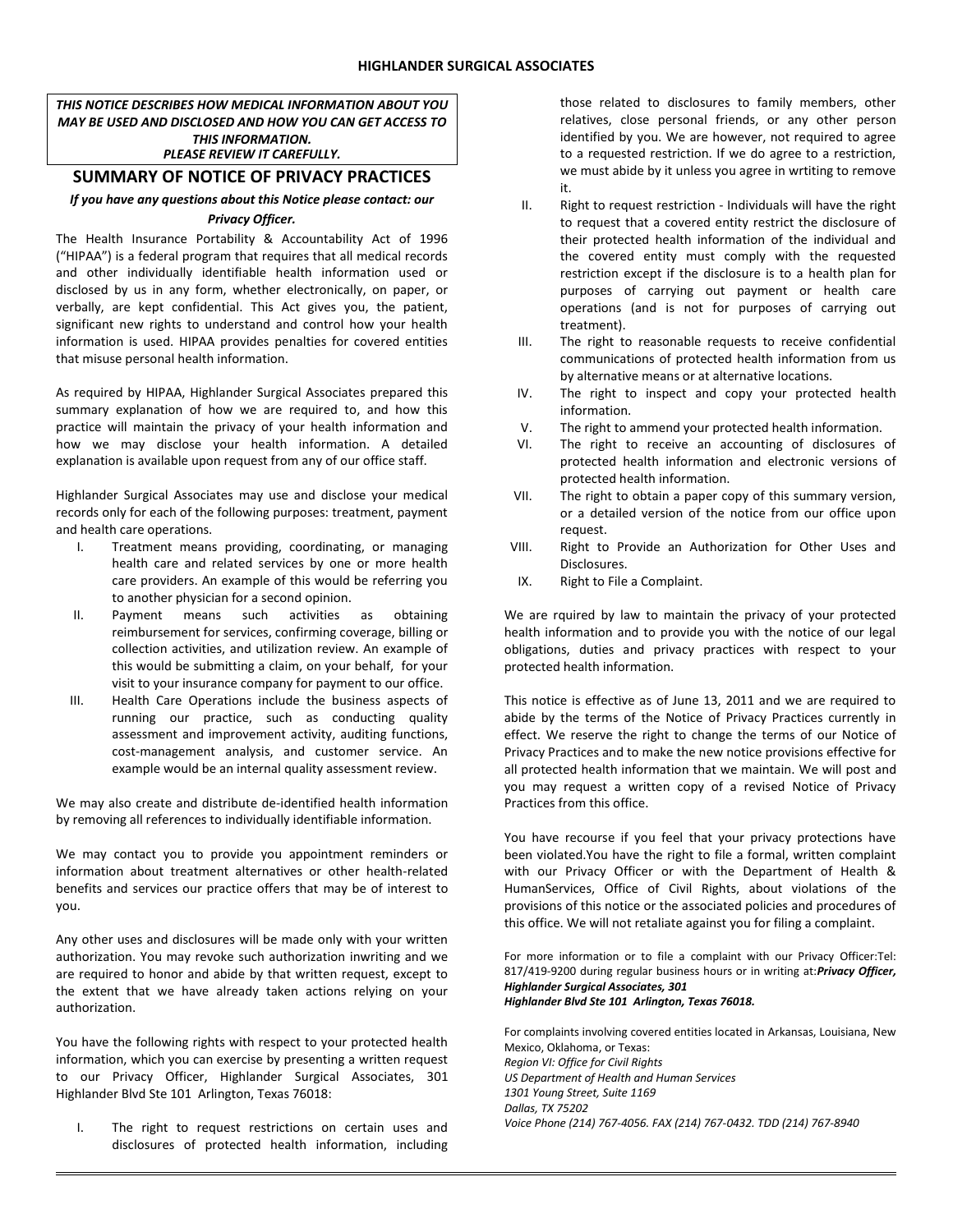## **NOTICE OF PRIVACY PRACTICES: Acknowledgement of Receipt**

By signing this form, you acknowledge receipt of the *Notice of Privacy Practices of Highlander Surgical Associates.* Our *Notice of Privacy Practices* provides information about how we may use and disclose your protected health information and your rights related to the Use and Disclosure of your protected health information. We encourage you to read it in full. The most current version was updated September 23, 2013.

Our *Notice of Privacy Practices* is subject to change. If we change our notice, you may obtain a copy of the revised notice by: *Requesting a copy from our office at Highlander Surgical Associates, 301 Highlander Blvd Ste 101 Arlington, Texas 76018, or calling 817/419-9200.*

If you have any questions about our *Notice of Privacy Practices,* please contact:

*Privacy Officer, Highlander Surgical Associates, 301 Highlander Blvd Ste 101, Arlington, Texas 76018,* 

#### *or calling 817/419-9200*

I acknowledge receipt of the *Notice of Privacy Practices of Jason Harrison, MD, PA, Texas Laparoscopic Bariatrics, PA dba. Highlander Surgical Associates.*

| Witness Signature: |  |
|--------------------|--|

#### **INABILITY TO OBTAIN ACKNOWLEDGEMENT**

*To be completed only if no signature is obtained.* If it is not possible to obtain the individual's acknowledgement, describe the good faith efforts made to obtain the individual's acknowledgement, and the reasons why the acknowledgement was not obtained:

□ Notice of Privacy Practices Given - Patient Declined to Sign

 $\square$  Notice of Privacy Practices Given - Patient unable to sign:

- Unconscious
- $\square$  Communication / Language Barrier
- □ Other reason patient / legal representative unable to sign: \_\_\_\_\_\_\_\_\_\_\_\_\_\_\_\_\_

Name of Privacy Officer:

Signature of Privacy Officer: \_\_\_\_\_\_\_\_\_\_\_\_\_\_\_\_\_\_\_\_\_\_\_\_\_\_\_\_\_ Date: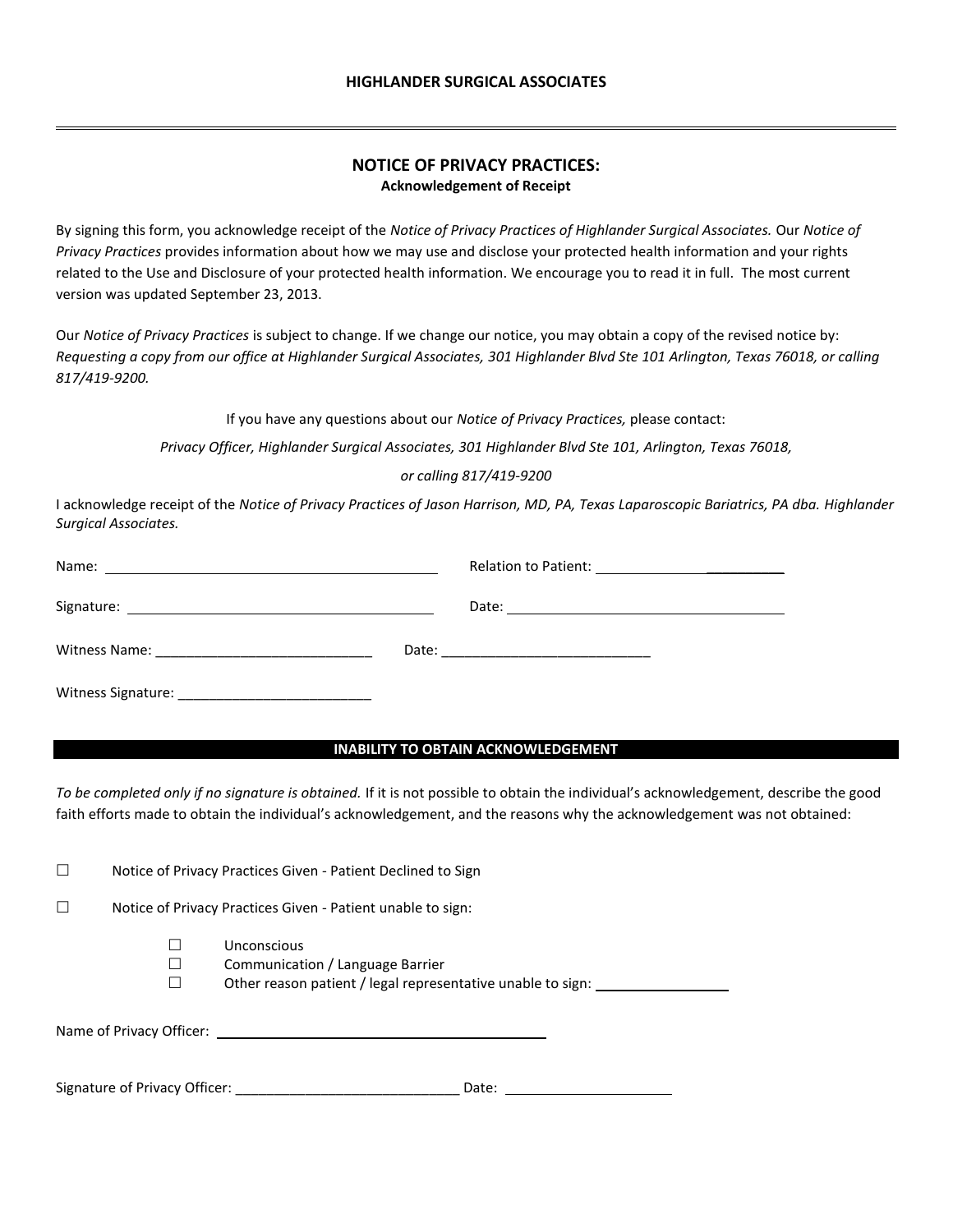## *Acknowledgment of Additional Information*

## **Sharing Information:**

I hereby give Jason Harrison, MD, PA, Texas Laparoscopic Bariatrics, PA dba. Highlander Surgical Associates (collectively referred to herein as "HSA") office permission to disclose and discuss any medical/billing information, appointments/scheduling to/with the following family member(s), other relative(s) and/or close friend(s):

| 1.                                                                                                                                                                                                                    |           | Relationship: ____________________ |  |
|-----------------------------------------------------------------------------------------------------------------------------------------------------------------------------------------------------------------------|-----------|------------------------------------|--|
| 2.                                                                                                                                                                                                                    |           |                                    |  |
| I do not wish to give permission for any family members, relatives or close friends to have any access to any information<br>regarding my medical condition or treatment.                                             |           |                                    |  |
| How to be contacted:                                                                                                                                                                                                  |           |                                    |  |
| Please print the telephone number where you want to receive calls about appointments, lab and test results, billing and insurance<br>inquiries, or other health care information. ___________________________________ |           |                                    |  |
| May confidential messages (appointment reminders, lab and test results, billing and insurance inquiries) be left on the answering<br>machine/voicemail at the number given above? YES                                 | <b>NO</b> | please circle one                  |  |
|                                                                                                                                                                                                                       |           |                                    |  |
| <b>Updates of Information</b>                                                                                                                                                                                         |           |                                    |  |
| If any changes in address, phone number or insurance occur, it is the responsibility of the responsible party to inform HSA of this<br>change.                                                                        |           |                                    |  |
| <b>Work Related Injury</b>                                                                                                                                                                                            |           |                                    |  |
| Please indicate if you believe this injury/illness is work related.                                                                                                                                                   |           |                                    |  |
| (Signature Required) (Signature Required)                                                                                                                                                                             |           |                                    |  |

**YES** this IS a work related injury/illness **and the set of the set of the set of the set of the set of the set of the set of the set of the sequired)** 

Our office **does not** accept or file Texas Workers Compensation claims. If you believe your injury is work related, please see someone at the front desk so your situation can be addressed.

## **Patient Signature**

By signing below I am verifying that I have read and understand each of the six sections on this page. I also agree that the names listed in section 1 were assigned by me.

\_\_\_\_\_\_\_\_\_\_\_\_\_\_\_\_\_\_\_\_\_\_\_\_\_\_\_\_\_\_\_\_\_\_\_\_\_\_\_\_ \_\_\_\_\_\_\_\_\_\_\_\_\_\_\_\_\_\_\_\_\_\_\_\_\_\_\_\_\_\_ \_\_\_\_\_\_\_\_\_\_\_\_\_\_\_\_\_\_\_\_ (Patient/Legal Representative Signature) (Legal Representatives Relationship to Patient) (Date)

(Patient's Printed Name) (Witness Signature) (Date)

\_\_\_\_\_\_\_\_\_\_\_\_\_\_\_\_\_\_\_\_\_\_\_\_\_\_\_\_\_\_\_\_\_\_\_\_\_\_\_\_\_\_\_\_\_\_\_\_\_\_\_\_\_\_\_\_ \_\_\_\_\_\_\_\_\_\_\_\_\_\_\_\_\_\_\_\_\_\_\_\_\_\_\_\_\_\_\_\_\_\_\_\_\_\_\_\_\_\_ \_\_\_\_\_\_\_\_\_\_\_\_\_\_\_\_\_\_\_\_\_\_\_\_\_\_\_\_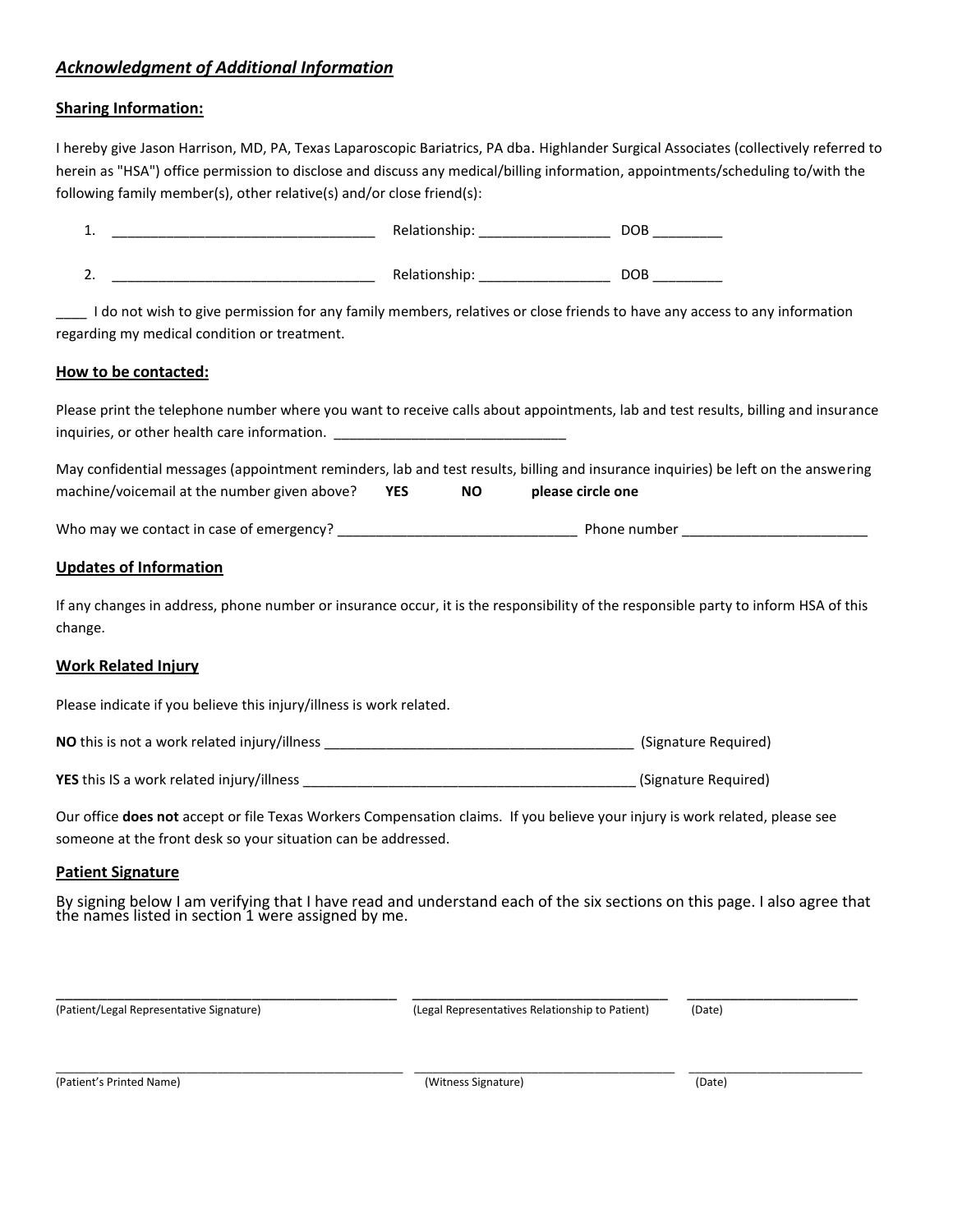| <b>Social History</b>                                                                                                                |  |  |  |  |  |
|--------------------------------------------------------------------------------------------------------------------------------------|--|--|--|--|--|
| <b>EXERCISE:</b> Do you currently exercise? Never $\Box$<br>Daily $\Box$<br>Weekly $\Box$                                            |  |  |  |  |  |
| ALCOHOL:                                                                                                                             |  |  |  |  |  |
| Do you drink alcohol: Never $\square$ Rarely $\square$<br>Regularly $\square$                                                        |  |  |  |  |  |
| How many standard glasses do you drink per day? _______________                                                                      |  |  |  |  |  |
| Beer $\square$<br>Wine $\Box$<br>How many days do you drink per week?<br>Spirits $\square$<br><u> The Community of the Community</u> |  |  |  |  |  |
| <b>SMOKING:</b> cigarettes $\Box$ pipe $\Box$ cigars $\Box$                                                                          |  |  |  |  |  |
| Do you smoke? □ Yes □ No □ Never If yes: how many per day? ______________                                                            |  |  |  |  |  |
| Have you smoked in the past? $\Box$ Yes $\Box$ No If so, how many per day?                                                           |  |  |  |  |  |
| For how many years ____________ When did you stop smoking? ______________________                                                    |  |  |  |  |  |

# **Allergies: Drug and Food**

# **IF NO ALLERGIES, PLEASE WRITE NONE**

| Drug/Food/Dressings                                      | Reaction |
|----------------------------------------------------------|----------|
|                                                          |          |
|                                                          |          |
|                                                          |          |
|                                                          |          |
|                                                          |          |
| Are you allergic to LATEX? YES<br><b>NO</b><br>Reaction: |          |

## **Current Medications**

**Include all Herbal Medication, Vitamins and Blood Thinners**:

| Name | Dose | Frequency | Reason |
|------|------|-----------|--------|
|      |      |           |        |
|      |      |           |        |
|      |      |           |        |
|      |      |           |        |
|      |      |           |        |
|      |      |           |        |

**If you wish, a copy of your medications can be scanned into your chart.**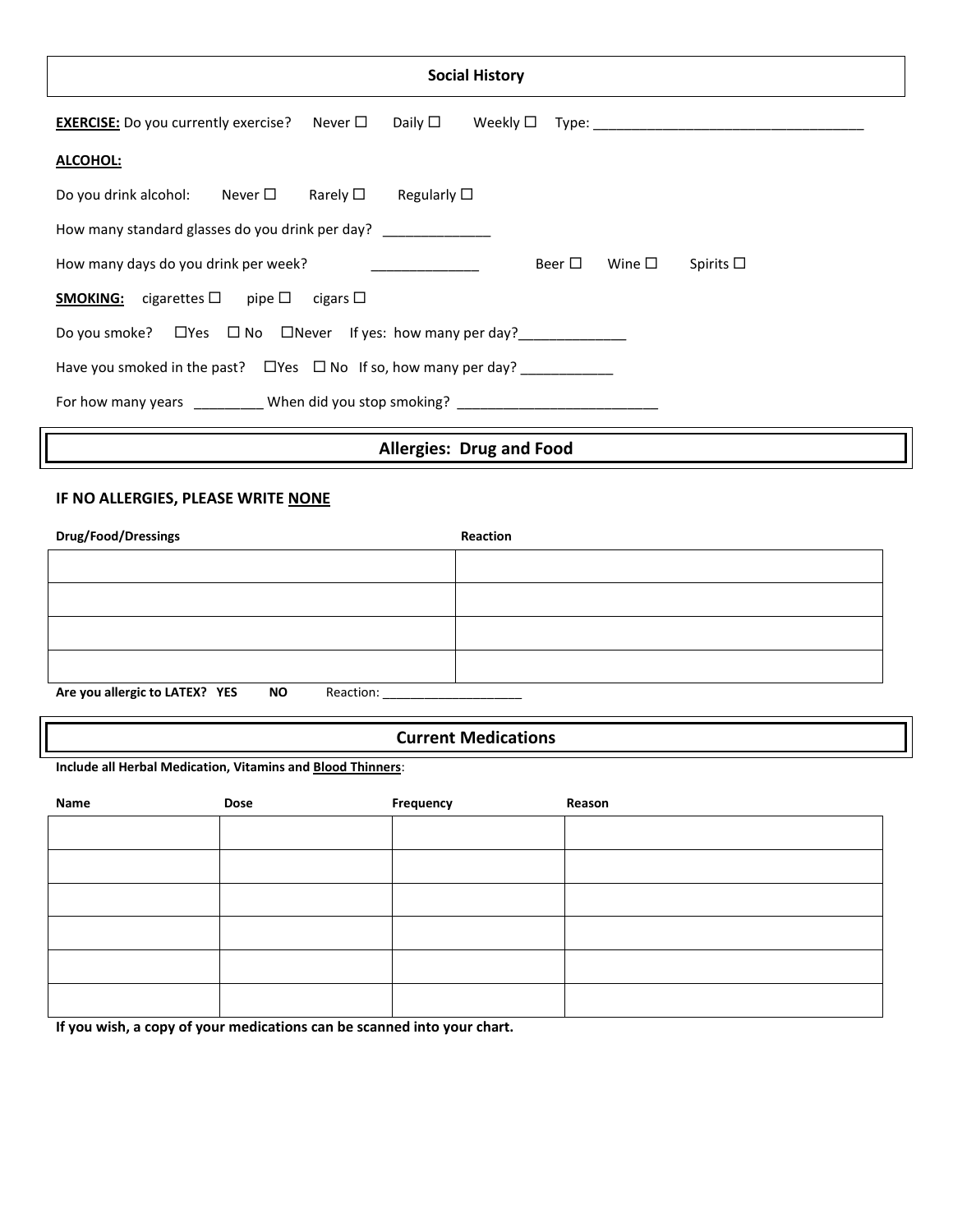## **Please circle 'Y' for YES to the following symptoms you are currently experiencing and 'N' for NO to the symptoms you are not feeling today or within the past week.**

| <b>GENERAL:</b>                 | EYES/EARS/NOSE/THROAT             | <b>BREASTS:</b>                                 | <b>HEART:</b>                                 |
|---------------------------------|-----------------------------------|-------------------------------------------------|-----------------------------------------------|
| Y N Fever                       | Y N glasses or contacts           | Y N lumps                                       | Y N chest pain                                |
| Y N Chills                      | discoloration of eyes<br>Y N      | tenderness<br>Y N                               | irregular heart beats<br>Y N                  |
| Y N Weight Loss                 | thyroid mass<br>Y N               | nipple discharge<br>Y N                         | high blood pressure<br>Y N                    |
| Y N Weight Gain                 | hearing aids<br>Y N               | mammogram<br>Y N                                | heart disease<br>Y N                          |
|                                 | dentures<br>Y N                   |                                                 | Y N pacemaker/surgery                         |
|                                 | nasal congestion/discharge<br>Y N |                                                 | Cardiologist: _______________                 |
| <b>RESPIRATORY:</b>             | <b>GASTROINTESTINAL:</b>          |                                                 |                                               |
| Y N cough                       | abdominal pain<br>Y N             | Y N<br>diarrhea                                 |                                               |
| sleep apnea<br>Y N              | heart burn/GERD<br>Y N            | Y N<br>constipation                             | Y N upper scope (EGD) ____________________    |
| asthma<br>Y N                   | bloating<br>Y N                   | blood in stools<br>Y N                          | Performing Physician: _______________________ |
| COPD<br>Y N                     | Y N<br>nausea                     | hemorrhoids<br>Y N                              | Y N Barrett's esophagus                       |
| emphysema<br>Y N                | vomiting<br>Y N                   | Y N<br>rectal pain/pressure Y N Crohn's Disease |                                               |
|                                 | difficulty swallowing Y N<br>Y N  | ulcers<br>Y N                                   | <b>Ulcerative Colitis</b>                     |
| <b>GENITOURINARY</b>            | SKIN:                             | <b>HEMATOLOGY:</b>                              | <b>NEUROLOGIC:</b>                            |
| kidney problems<br>Y N          | Y N<br>rash                       | blood thinning meds<br>Y N                      | Y N tingling/numbness                         |
| poor bladder control<br>Y N     | itching<br>Y N                    | easy bleeding<br>Y N                            | Y N muscular weakness                         |
| blood in urine<br>Y N           | new skin lesion<br>Y N            | easy bruising<br>Y N                            | Y N seizures                                  |
| scrotal mass<br>Y N             | MUSCULOSKELETAL                   | hepatitis<br>Y N                                | <b>ENDOCRINE:</b>                             |
| scrotal pain<br>Y N             | Y N joint pain                    | Y N AIDS/HIV                                    | diabetes<br>Y N                               |
| Y N<br>pregnancy                | back pain<br>Y N                  |                                                 | Y N thyroid disorder                          |
| PAP YR________<br>Y N           | Y N<br>arthritis                  |                                                 | Y N high cholesterol                          |
| Prostate Exam Yr________<br>Y N |                                   |                                                 |                                               |
| PHYCHOLOGICAL:                  | <b>ALLERGY:</b>                   |                                                 |                                               |
| Y N depression                  | Y N sinus allergy                 |                                                 |                                               |
| Y N anxiety                     | Y N skin allergy                  |                                                 |                                               |

**\_\_\_\_\_\_\_\_\_\_\_\_\_\_\_\_\_\_\_\_\_\_\_\_\_\_\_\_\_\_\_\_\_\_\_\_\_\_\_\_\_\_\_\_\_\_\_\_\_\_\_\_\_\_\_\_\_\_\_\_\_\_\_\_\_\_\_\_\_\_\_\_\_\_\_\_\_\_\_\_\_\_\_\_\_\_\_\_\_\_\_\_\_\_\_\_\_\_\_\_\_\_\_\_\_\_\_\_**

#### **Cancer\_\_\_\_\_\_\_\_\_\_\_\_\_\_\_\_\_\_\_\_\_\_\_\_\_\_\_\_\_\_\_\_\_\_\_\_\_\_\_\_\_\_\_\_\_\_\_\_\_\_\_\_\_\_\_\_\_\_\_\_\_\_\_\_\_\_\_\_\_\_\_\_\_**

Please list any other medical conditions we have not included: \_\_\_\_\_\_\_\_\_\_\_\_\_\_\_\_\_\_